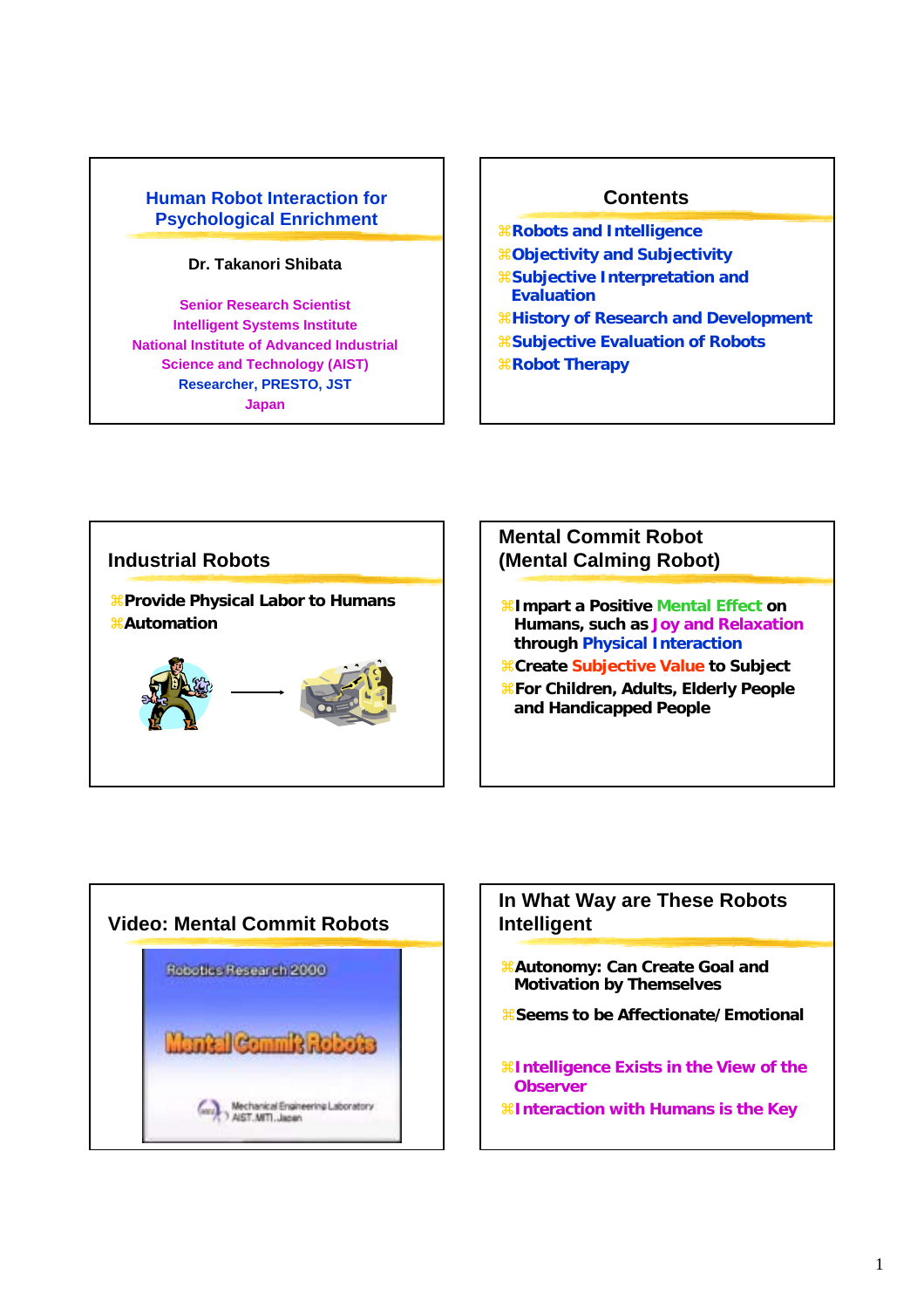



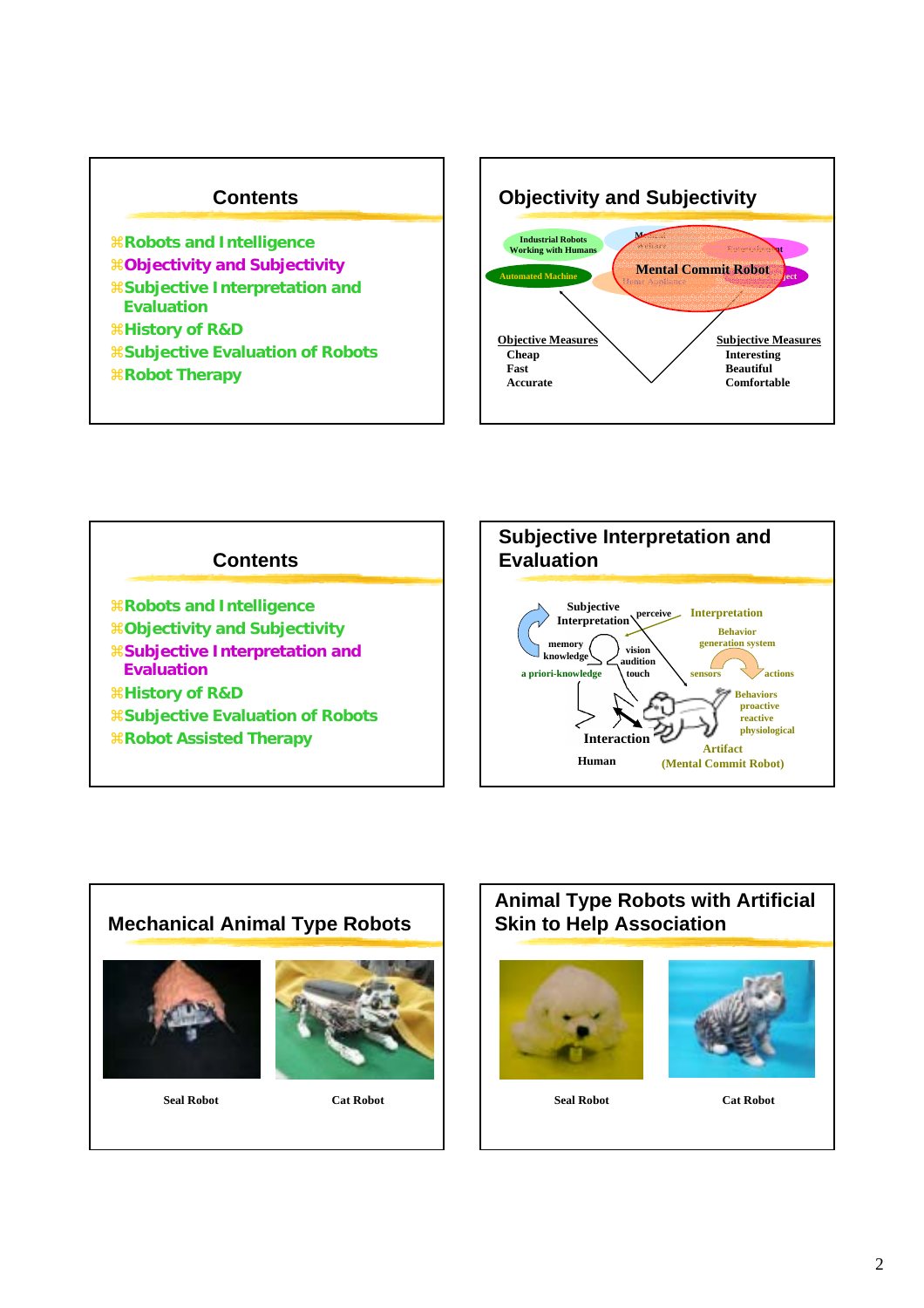#### **Contents**

- a**Robots and Intelligence**
- a**Objectivity and Subjectivity**
- a**Subjective Interpretation and Evaluation**
- a**History of Research and Development**
- a**Subjective Evaluation of Robots**
- a**Robot Therapy**

#### **History of Research and Development**

- a**Investigation and Proposal (1993- )**
- a**Sensory System (1995- )**
- a**Behavior Generation Algorithms (1990- )**
- a**Psychological Experiment (1995-1997)**
- a**Animal Type Robots (1996- )**
- a**Subjective Evaluation of Robots (1998- )**
- a**Physiological and Psychological Experiment (2000- )**
- a**Robot Assisted Therapy/Activity (2000- )**

#### **Relationship between Human and Animals**



a**Pets are not always useful**

a**58% of households in US own more than one animal**

a**Cat is the most, Dog is the second in US**

- a**Dog is the most, Cat is the second in Japan** a**Pet Market in US is about \$17 billion**
- 

a**Pet Market in Japan is about \$11 billion** `**Market of Industrial Robot in Japan is \$5 billion** a**Animal Assisted Therapy/Activity**

**(investigation in 1995)**

#### **Psychological Experiment (at MIT AI Lab. 1995-97**)



**Picture of Dog Tail with One Degree of Freedom Tactile Sensor**

**Importance of Physical Interaction in Subjective Interpretation/Evaluation**

#### **Four Categories of Appearance of Robot**

#### a**Human**

- a**Familiar Animal (Cat, Dog, etc)**
- a**Non Familiar Animal (Seal, Penguin, Whale, etc)**
- a**New Character**

#### **Dog Robot (at MIT AI Lab. 1995-97**)



a**Sensor Integration** a**Behavior Generation**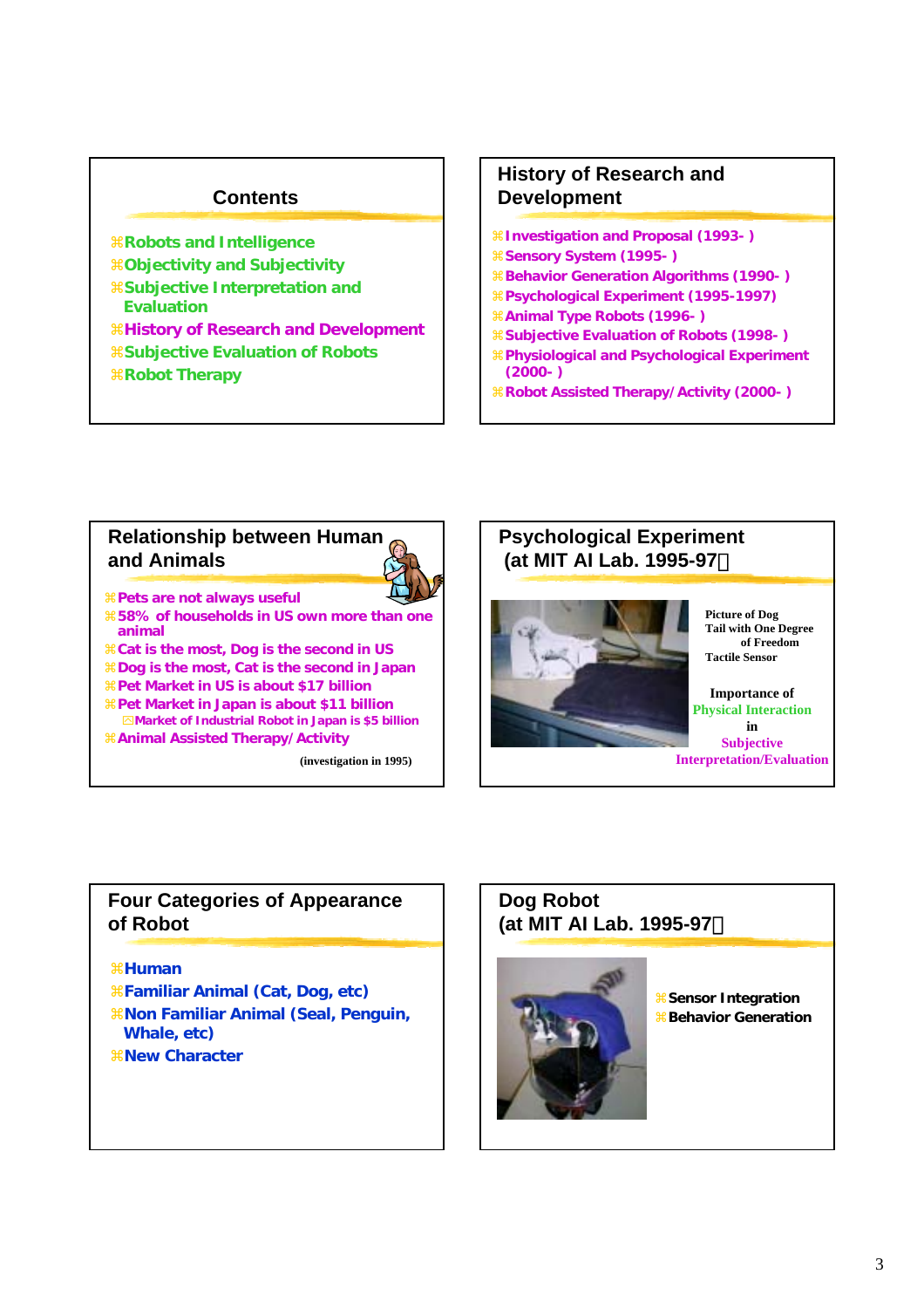

**Cat Robot: Tama (in Coop. with OMRON 1997- )**



# NeCoRo by OMRON (2001-2002)



**Seal Robot Version 3: Paro (In Coop. with Microjenics Co. 1999- )**



#### Model: Baby of Harp Seal **Noting Seal Contents**



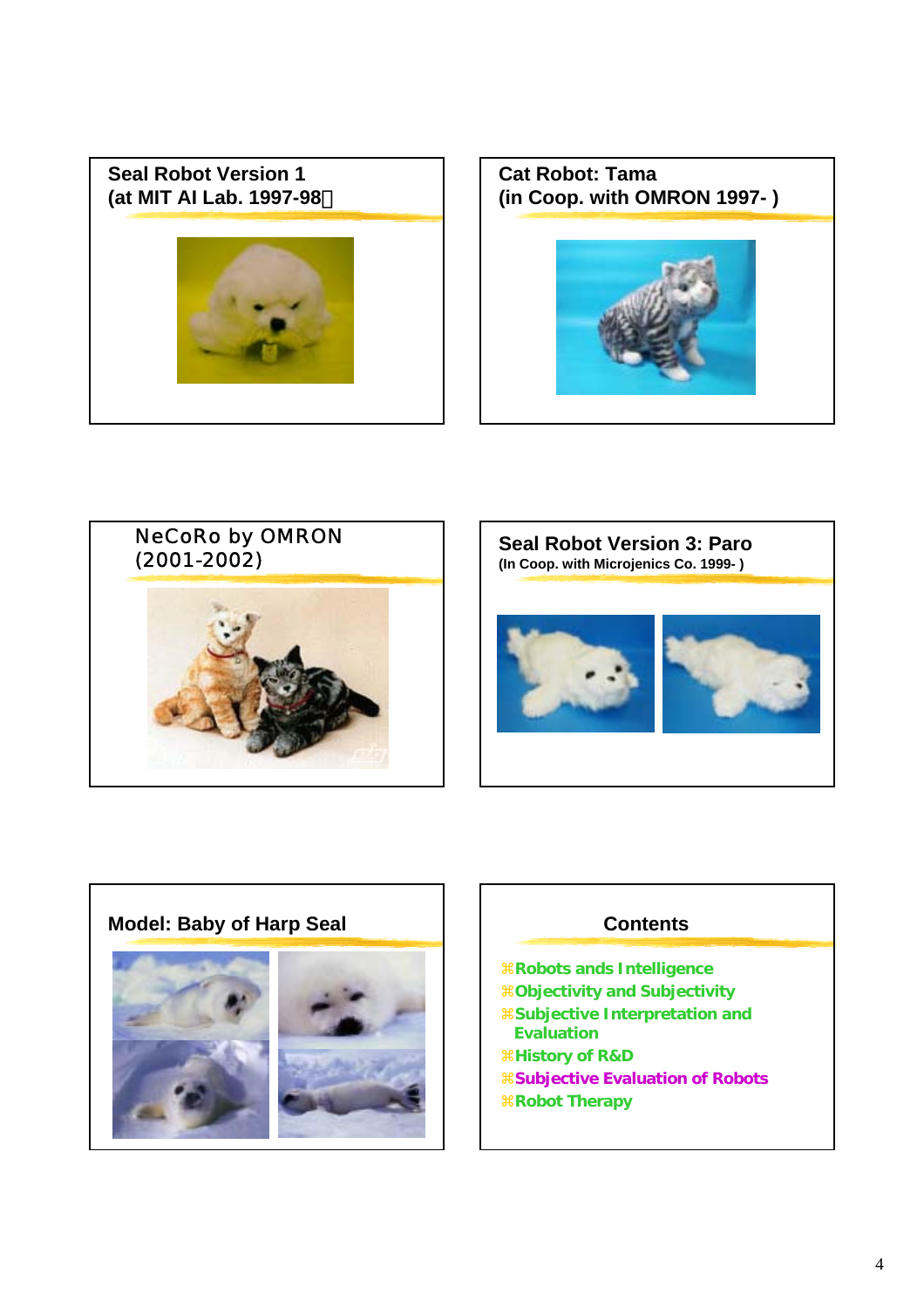#### **Physical Interaction with Ordinary/Handicapped People**



**With Cat Robot With Seal Robot**

# **Subjective Evaluation of Cat Robot 1 (88 subjects)**









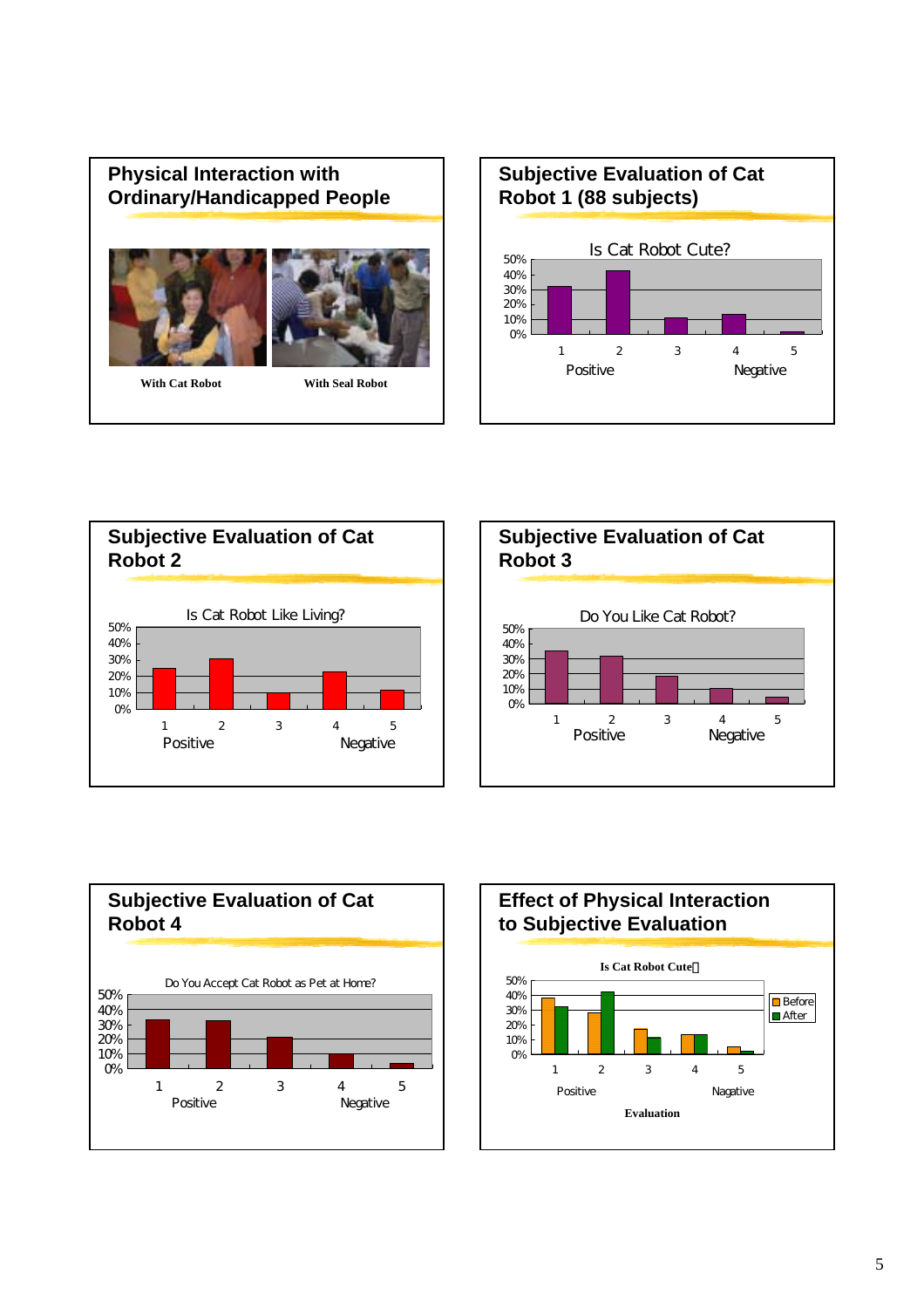

#### **Subjective Evaluation of Seal Robot 1 (40 subjects)**







**Subjective Evaluation of Seal** 



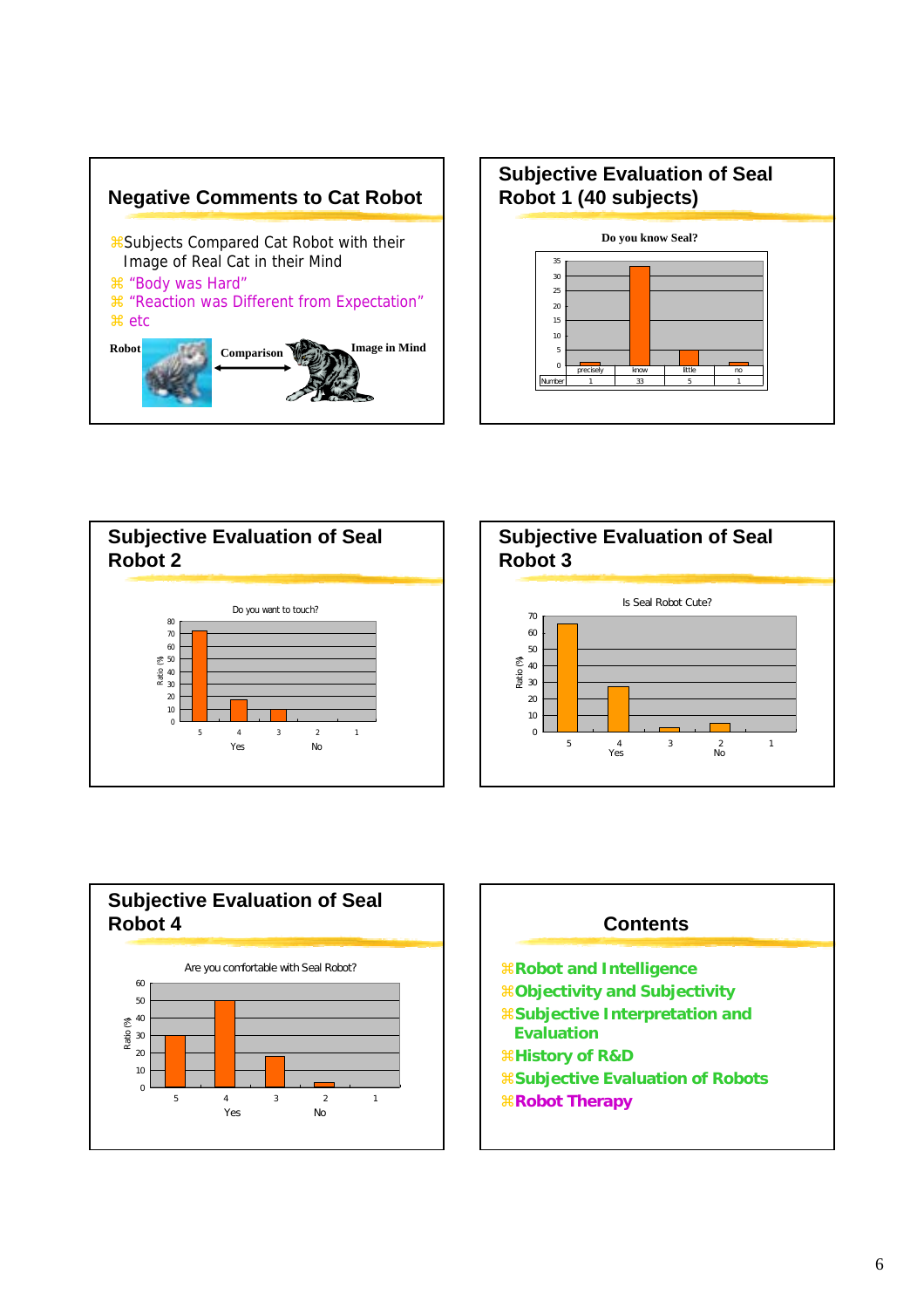#### **Animal Assisted Therapy**

a**Psychological Merits** a**Physiological Merits**  a**Social Merits**



#### **Problems of Owning Animals**



#### **Robot Assisted Therapy (at a Hospital)**

a**Children (0-15 years old)** 

- a**Short-term Inpatient (A few days/weeks)**
- a**Long-term Inpatient (A few years)**
- a**Three Times of Interaction in a Day**
- a**Results: Psychological and Social Effects**
- a**Physiological Effects are under Investigation**



#### **Video: Robot Therapy (Jan. 6, 2001) (Japanese TV News: NHK News 7)**



#### **Interaction between Children and Robots in Robot Assisted Therapy**

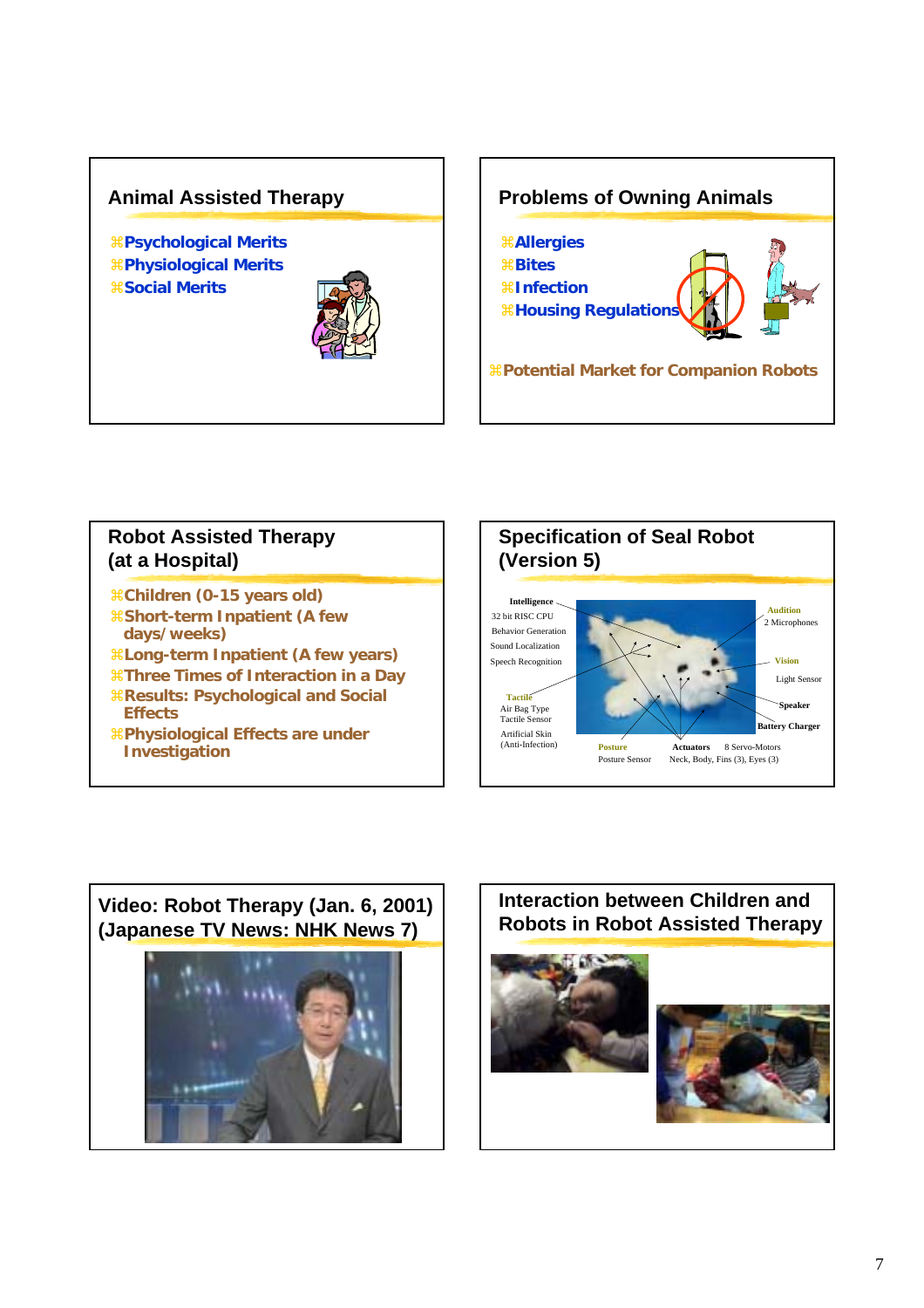#### **Subjective Evaluation with Face Scale: 1=happy; 20=sad**



**Face Scale contains 20 drawings of a single face, arranged in serial order by rows. They are arranged in decreasing order of mood and numbered from 1 to 20, with 1 representing the most positive mood and 20 representing the most negative mood.** 

**Lorish and Maisiak (1986)**

# **Results of Subjective Evaluation with Face Scales**



#### **Robot Assisted Activity (at a Day Service Center)**

a**Elderly People (26: 73-93 years old)**  a**Three Times in a Week** a**Five Weeks** a**Investigation** `**Psychological Effect: Interview (POMS)** `**Social Effect: Observation** `**Physiological Effect: Stress Reaction in Urinary Test**

## **Interaction between Robot and Elderly (video)**





#### **Comparison of Vigor of Elderly between Before and After Interaction**

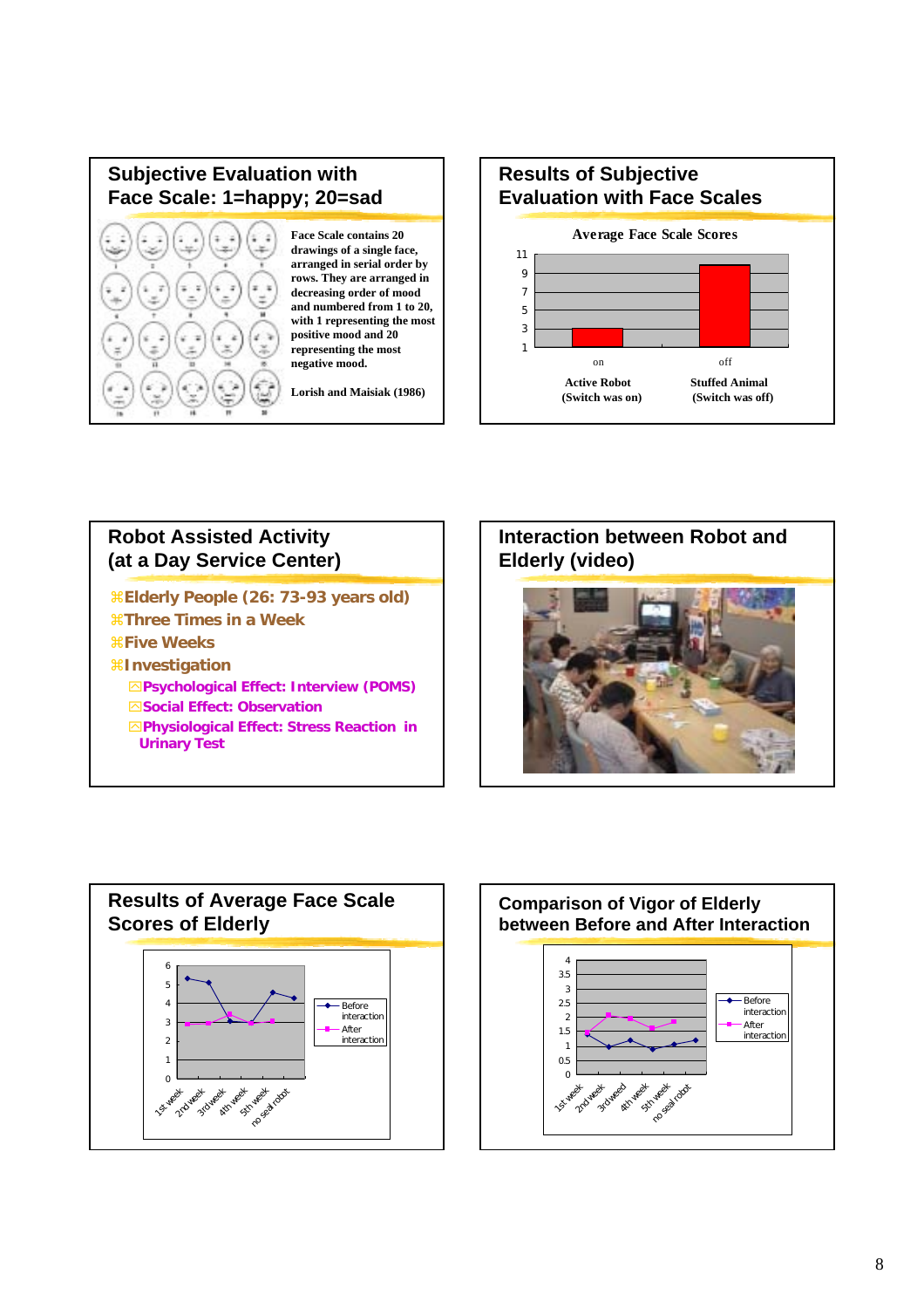| <b>Effects</b>                                  |
|-------------------------------------------------|
| <b><i>\</i>\</b> Effects to Elderly             |
| <b>⊠Psychological Effects:</b>                  |
| ⊠Improve mood                                   |
| ⊠Increase of Vigor                              |
| <b>⊠Physiological Effects:</b>                  |
| <b>⊠Decrease of Stress (by Urinary Test)</b>    |
| <b>⊠Social Effects</b>                          |
| <b><i><u><b>\</b></u></i></b> Effects to Nurses |
| <b>△Decrease of Burn Out</b>                    |
|                                                 |



# RAA at Health Service Facility for the Aged (video)



#### **, , (Organized by JETRO): PARO (video)**





#### **Science Museum, London, UK (Organized by JETRO): AIBO (video)**